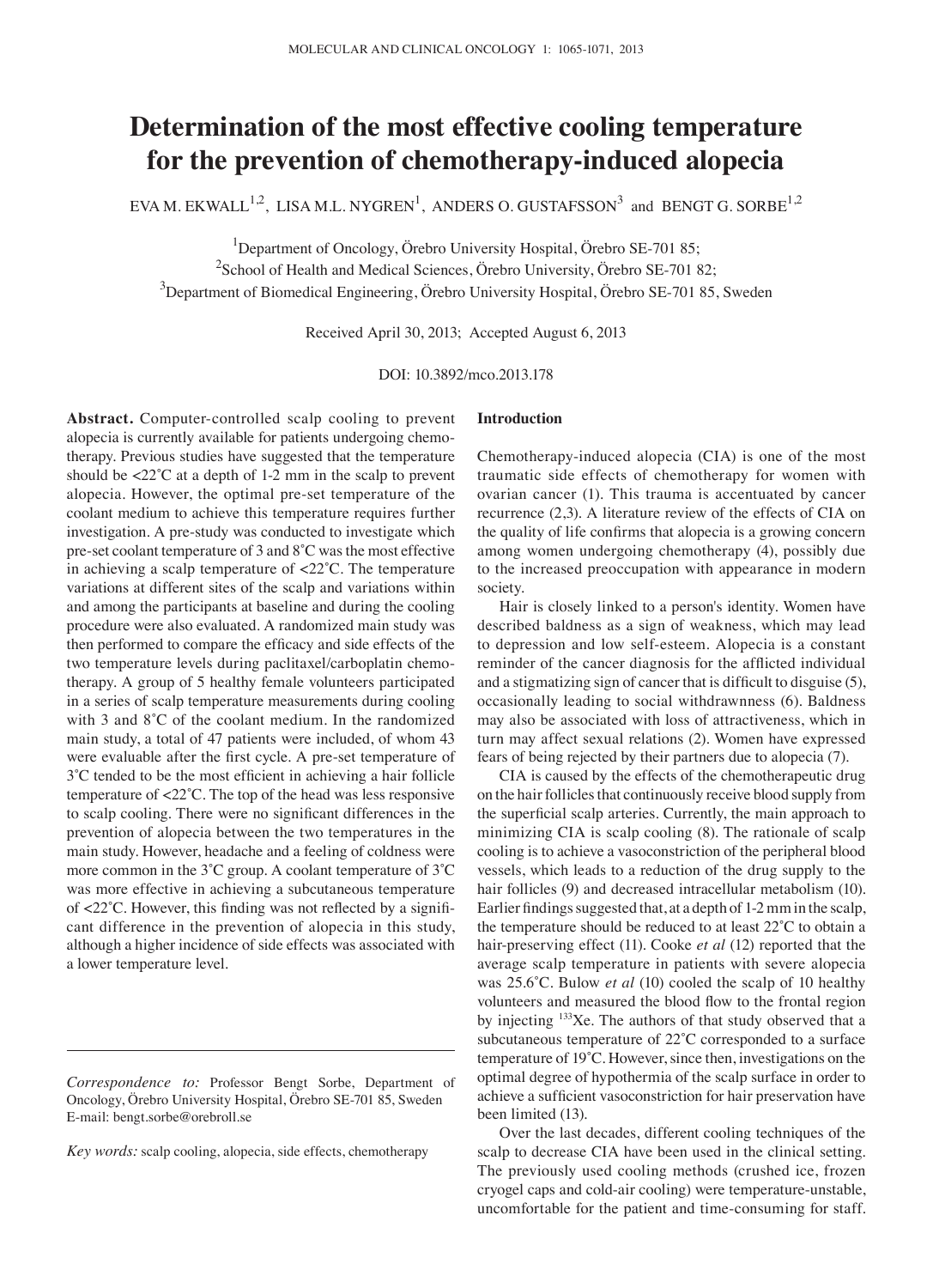Furthermore, these older techniques demonstrated no conclusive evidence with regard to the reduction of alopecia (9). More recently, a computerized technique with a cooling unit similar to a refrigerator has been used to regulate the pre-set temperature. This technique has also been used in our department for research purposes and in the clinical setting since 2003. Over 300 patients have been treated with these cooling machines and our clinical experience is that this technique significantly reduces hair loss. Therefore, it appeared worthwhile to further refine this technique, increase our knowledge regarding the optimal temperature and treatment time required and make scalp cooling an efficient method for reducing hair loss and preserving the self-image of the patient.

The study was divided into two parts: the first part (pre-study) aimed to assess which pre-set temperature  $(3 \text{ or } 8^{\circ}C)$ was the most effective in achieving a subcutaneous temperature of <22˚C in healthy volunteers. The temperature variations within and among the participants at the baseline and during the cooling procedure and the temperature variations associated with different regions of the scalp were also investigated.

The aim of the second part of the study (main study) was to compare the extent of CIA in patients undergoing scalp cooling after 4 cycles of paclitaxel in combination with carboplatin. The collective aim of the study was to determine which temperature (3 or 8˚C) was the most effective in preventing hair loss and the most tolerable to the patients.

## **Materials and methods**

*Pre‑study.* This study was conducted at the Department of Gynecological Oncology, Örebro University Hospital, Sweden. Data collection was initiated in 2005 and continued until 2007. A group of 5 healthy female volunteers underwent scalp cooling and participated in three sessions of scalp temperature measurements (Table I). Following wetting of the hair, a peripheral venous catheter, 1.3 mm in diameter, was inserted into the scalp in parallel with the skin surface. The steel needle was removed and the grip of the plastic catheter was cut off, leaving 2.5 cm of the plastic catheter visible, with 0.7 cm remaining inside the scalp.

Probes for scalp temperature measurement were placed into the catheter and affixed with transparent surgical tape. The tip of each probe was estimated to be at a depth of 1-2 mm, which coincides with the location of the hair follicles. During measurements II and III, the probes were placed on the right side of the head, which was found to be a temperature-stable region.

*Instruments*. Dignitana™ equipment was used. The pre-set temperature was recorded by 3 sensors inside the silicone cap (Fig. 1) and was visible on the monitoring screen of the machine. During the cooling procedure, a coolant medium consisting of circulating water and glycol circulated in the labyrinthine channels (interspaced at 7 mm) of an inner cap of silicone in a sealed system. A tight‑fitting outer cap made of elastic neoprene was placed on the head of the volunteers and the patients. The Venflon™ Pro catheters, the HT 41019 probes with 3 sensors and an ATS‑101 thermometry system used to record the temperatures, were purchased from Lund Science AB (Lund, Sweden).

The probes on the right side of the head were placed 5 cm above the crease of the earlobe. The other probes (top and back of the head) were placed in vertical and horizontal positions, aligned with the probes on the right side. The locations of the probes are shown in Fig. 2.

The overall cooling procedure was adjusted to the clinic's routines and was conducted in a well-ventilated two-patient wardroom. The best-fitted cooling cap was placed on the moistened hair of each volunteer. The scalp of the volunteer was cooled and the procedure lasted for 1 h. The temperatures selected for the test were 3 and 8˚C, which were on both sides of the clinically used temperature of 5˚C, and were allowed a fluctuation of  $\pm 1.5^{\circ}$ C (which was the level of exactness provided by the manufacturer), without trespassing each other. Plus 3<sup>°</sup>C was the lowest stable temperature possible to pre-set on the machine according to our prior pre-tests. Multiple pre-measurements were performed to test different sites of the head and assess the response of the scalp temperature when selecting different pre-set temperatures between 3 and 11<sup>°</sup>C.

*Main study.* Patients who preferred scalp cooling and who met the inclusion criteria were consecutively invited to participate in the study. The chemotherapy regimen used in this study was a combination of paclitaxel and carboplatin. Paclitaxel is a highly potent drug that causes severe alopecia, whereas carboplatin is associated with a low risk of alopecia (14). The majority of the patients had a confirmed diagnosis of ovarian carcinoma and the remaining patients had endometrial carcinoma. The characteristics of the 43 evaluable patients are presented in Table II. This part of the study was conducted between November, 2007 and May, 2011.

*Inclusion criteria.* The inclusion criteria of the present study were as follows: i) patients with gynecological cancer initiated on a chemotherapy session of paclitaxel  $(175 \text{ mg/m}^2)$  in combination with carboplatin (AUC 5-6); ii) patients who understood Swedish; and iii) patients who signed an informed consent.

*Exclusion criteria.* The exclusion criteria of the present study were as follows: i) patients with previous alopecia; ii) patients who had received chemotherapy in the previous 12 months; and iii) patients who were considered ineligible for scalp cooling by the physician.

*Randomization.* After signing an informed consent, the patients were randomized to either the 3 or the 8°C group via numbered, sealed envelopes. The member of the staff responsible for applying the cooling cap contacted the person responsible for the storage of the envelopes prior to each course of treatment. The same temperature was used for each consecutive session.

*Blinding.* The member of the staff who applied the cap and managed the cooling procedure was made aware of the pre-set temperature. The patient, the nurse who administered the chemotherapy and the persons who evaluated the photos were blinded to the pre-set temperature.

*Ethical consideration.* All procedures were conducted in accordance with the Helsinki Agreement (World Medical Association Declaration of Helsinki, 2002). The project was conducted in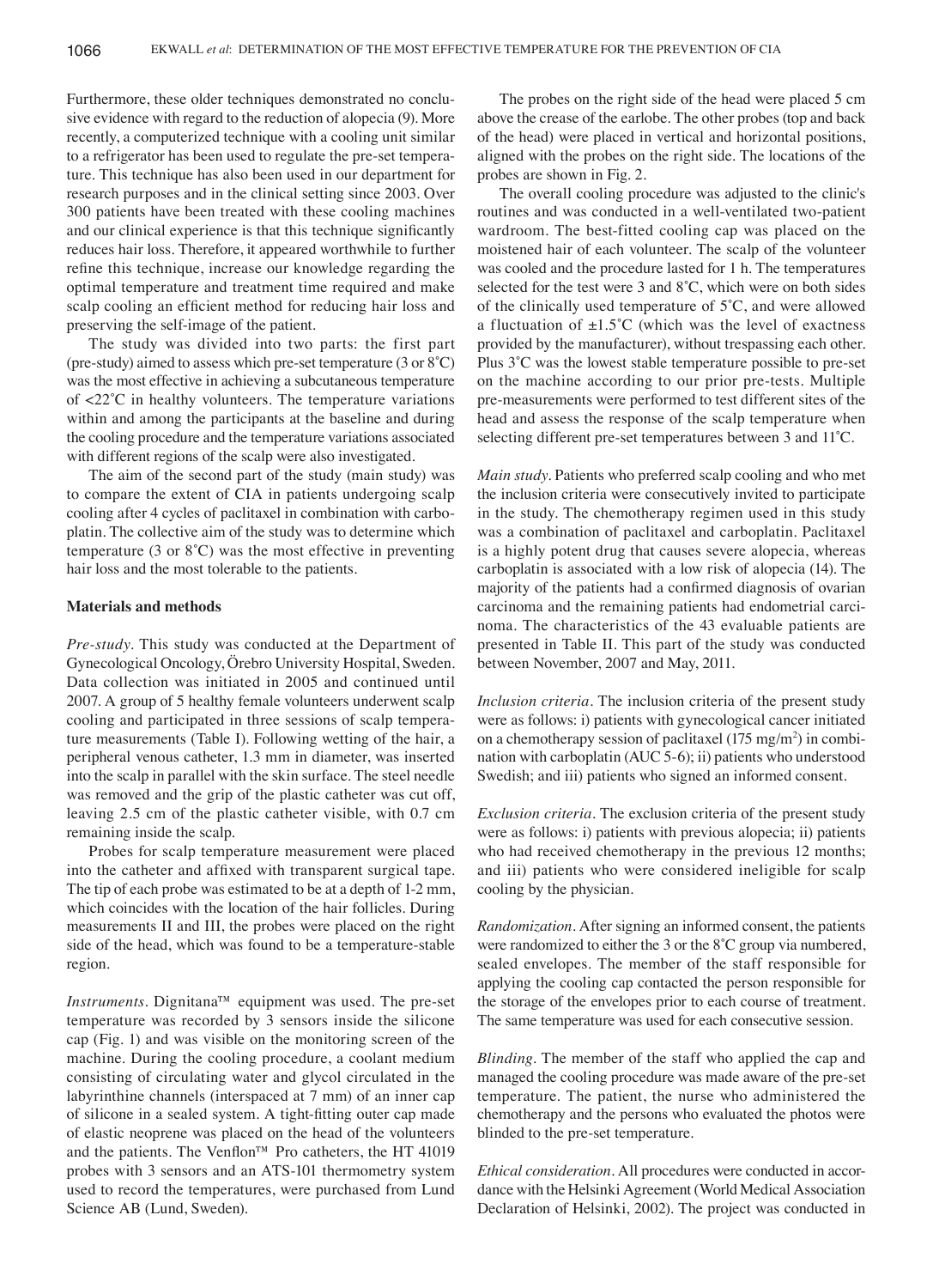| Variables                         | Measurement I              | Measurement II             | Measurement III            |
|-----------------------------------|----------------------------|----------------------------|----------------------------|
| Time for data collection          | May-June, 2006             | September, 2006            | March, 2007                |
| Machine Dignicap <sup>™</sup>     | Manufactured in 2002       | Manufactured in 2006       | Manufactured in 2006       |
| Sample                            | 5 participants             | 5 participants             | 5 participants             |
| Age (years)                       | $47-63$                    | $47-63$                    | $47-63$                    |
| Pre-set temperature $(^{\circ}C)$ | 8                          | 3                          | 8                          |
| Site of probe on the head         | Top, right side, back      | Right side                 | Right side                 |
| Registration interval             | Every other sec during 1 h | Every other sec during 1 h | Every other sec during 1 h |

Table I. Five healthy females underwent scalp cooling and participated in three sessions of scalp temperature measurements.

Table II. Patient characteristics of the main study.

| Variables          | No. | Mean (range)  |
|--------------------|-----|---------------|
| Age (years)        |     |               |
| All patients       | 43  | 64.3 (38-84)  |
| $3^{\circ}C$       | 20  | $65.6(38-84)$ |
| $8^{\circ}$ C      | 23  | $63.1(46-82)$ |
| Diagnosis          |     |               |
| Ovarian cancer     | 22  |               |
| Endometrial cancer | 17  |               |
| Cervical cancer    | 2   |               |
| Tubal cancer       | 1   |               |
| Peritoneal cancer  |     |               |
|                    |     |               |



Inner cap



accordance with the Consolidated Guidelines on Good Clinical Practice (International Conference on Harmonization of Technical Requirements for Registration of Pharmaceuticals for Human Use, 1997). The study was approved by the Regional Ethics Committee in Uppsala-Örebro (Dnr 2005:082).

*Procedure.* The entire procedure was conducted by skilled and experienced staff. Images (digital and paper) of the crown of the head were captured prior to each cycle and labeled with code numbers and dates. The hair was moistened and the randomized temperature was registered on the screen of the machine. The scheme for this course was in alignment with the clinical practice. The scalp was cooled with the Dignitana technique, as described above. The pump-driven paclitaxel infusion was initiated 30 min after the scalp cooling and lasted for 3 h. Directly after the paclitaxel infusion was stopped, the carboplatin infusion was administered over 30‑60 min. The cooling cap was retained for 1.5 h after the paclitaxel infusion had stopped. The procedure lasted for  $\sim$ 5 h and the patients were connected to the machine during the whole time.

*Data recording.* The estimated hair loss of the patients and their experience of the cooling procedure was recorded. The captured images were stored in a memory card and transformed to Microsoft Picture Manager. The temperature registration by the sensors in the cold cap was stored in a personal coded disk. The content of the disks was transferred to a CD, in which all the patient temperature curves were stored. The patients

Figure 1. Inner and outer cooling cap of the Dignitana™ equipment. With permission from Dignitana.



Figure 2. Positions of the temperature measurement probes on the right side of the scalp.

were asked to complete a questionnaire regarding headache and coldness following each treatment session.

*Evaluation of temperature graphs.* The two investigators assessed the graphs from each cycle of all the patients to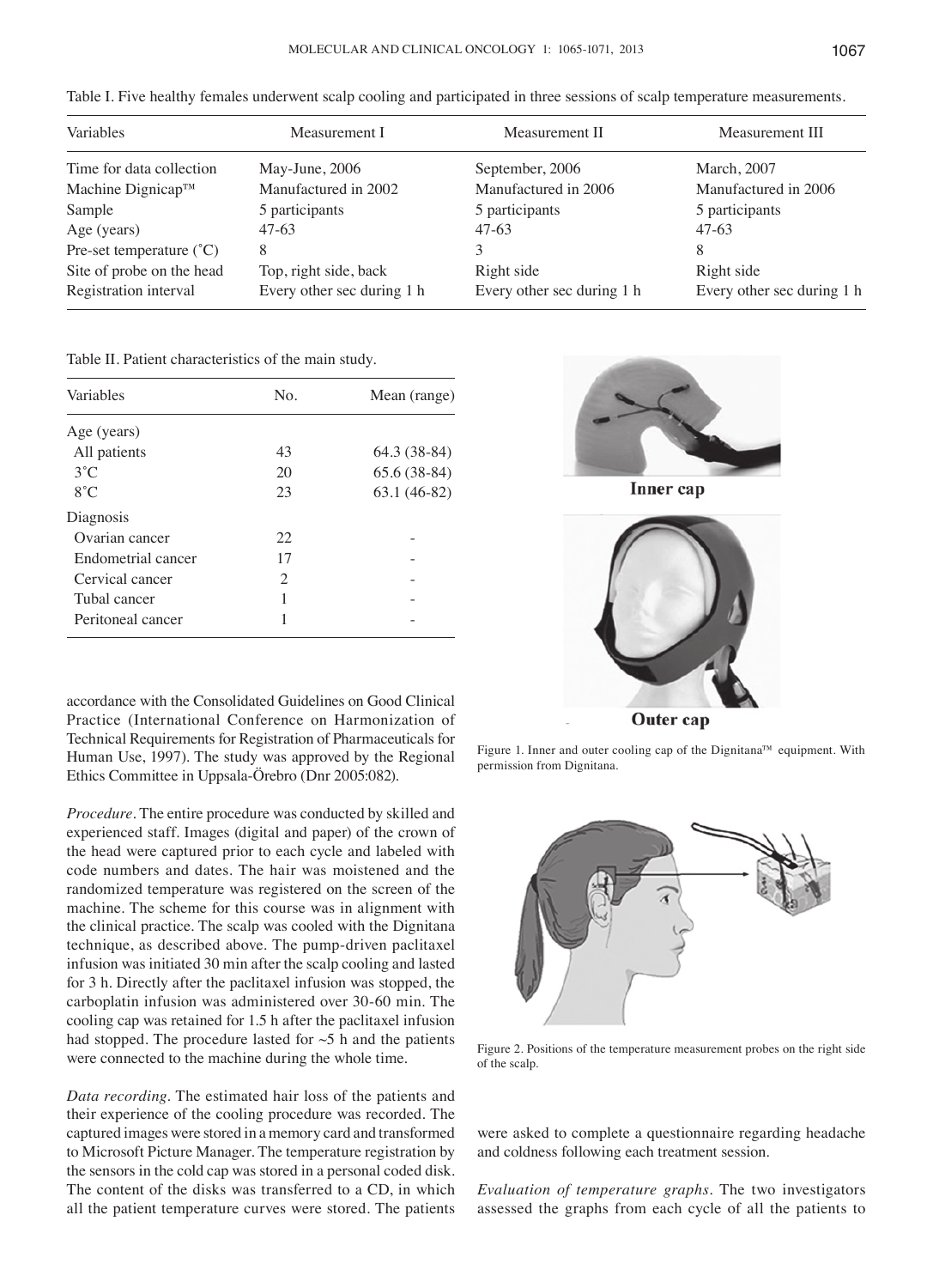| Table III. Measurements II and III. |
|-------------------------------------|
|-------------------------------------|

A, Measurement II, subcutaneous temperature (˚C), right side of the scalp, 3˚C group

| Subject       | <b>Baseline</b> | $30 \text{ min}$ | $60 \text{ min}$ |
|---------------|-----------------|------------------|------------------|
| A             | 34.03           | 19.14            | 17.38            |
| B             | 33.60           | 24.12            | 23.56            |
| $\mathcal{C}$ | 32.27           | 16.86            | 14.68            |
| D             | 32.93           | 16.29            | 15.36            |
| E             | 29.95           | 10.24            | 10.53            |
|               |                 |                  |                  |

B, Measurement III, subcutaneous temperature (˚C), right side of the scalp, 8˚C group

| Subject | <b>Baseline</b> | $30 \text{ min}$ | $60 \text{ min}$ |
|---------|-----------------|------------------|------------------|
| А       | 33.96           | 24.76            | 22.37            |
| B       | 33.64           | 27.63            | 25.00            |
| C       | 32.88           | 18.96            | 18.41            |
| D       | 34.76           | 19.68            | 18.18            |
| E       | 33.88           | 23.15            | 22.30            |

Table IV. Measurement I, subcutaneous temperatures (˚C) at various regions of the scalp, pre‑set temperature 8˚C.

| Subject | Scalp region | <b>Baseline</b> | $30 \text{ min}$ | $60 \text{ min}$ |
|---------|--------------|-----------------|------------------|------------------|
| A       | Back         | 34.54           | 24.98            | 22.37            |
|         | Top          | 36.09           | 32.89            | 31.98            |
|         | Right side   | 34.28           | 23.89            | 22.79            |
| В       | <b>Back</b>  | 25.29           | Lost             | Sensor           |
|         | Top          | 33.40           | 20.55            | 20.66            |
|         | Right side   | 34.97           | 22.58            | 20.98            |
| C       | Back         | 33.24           | 16.47            | 16.07            |
|         | Top          | 36.22           | 30.97            | 30.15            |
|         | Right side   | 35.97           | 22.40            | 22.07            |
| D       | <b>Back</b>  | 34.58           | 24.61            | 23.77            |
|         | Top          | 35.10           | 30.78            | 30.24            |
|         | Right side   | 35.55           | 23.40            | 21.35            |
| E       | <b>Back</b>  | 34.61           | 25.77            | 24.28            |
|         | Top          | 35.95           | 30.06            | 29.92            |
|         | Right side   | 34.55           | 20.44            | 20.18            |

determine whether the temperature variation exceeded  $\pm 1.5^{\circ}$ C. The recorded temperatures varied within a margin of  $\pm 1.5^{\circ}$ C in 64 of the 108 measurements (59%), whereas 44 measurements deviated from the margin of  $\pm 1.5^{\circ}$ C. In 15 measurements, the recorded temperature was occasionally  $>1.5^{\circ}$ C of the pre-set temperature and in 26 measurements the corresponding temperature was recorded to be <1.5˚C. Three measurements exhibited variations >1.5˚C on both sides. These patients were all included in the analysis, since the variations were only one or more rapid peaks. After 30 min of cooling, a steady-state was achieved.

*Patients' subjective evaluation.* The patients estimated their own hair loss in a questionnaire prior to the second and the following treatments. Following the removal of the cooling cap, the patient rated the experience of headache and/or coldness during the cooling procedure. The patients assessed their hair loss and discomfort on a visual analogue scale (VAS). The VAS was graded 0-10, with 0 indicating no hair loss or no discomfort and 10 as total hair loss or the most severe discomfort.

*Evaluation of images.* The images were separately evaluated by two investigators, E.E. and L.N., using the VAS with 0-10 grading. All the images were compared for each patient in line, with 0 corresponding to no hair loss and 10 to total hair loss. There was a significant coherence in the evaluations; whenever there was a difference of opinions, a consensus was reached.

*Hypothesis.* We hypothesized that 65% of patients would retain 80% of their hair at a pre‑set temperature of 3˚C and 35% would retain 80% of their hair at a pre‑set temperature of 8˚C.

*Statistical analysis.* The mean values and standard deviations (SDs) were calculated for the VAS scores. The differences were assessed by the Student's t-test and repeated analysis of variance (ANOVA) measures (intergroup differences and time dependence). The differences regarding hair loss of >50% or the use of a wig were assessed by the Pearson's Chi-square test. The Wilcoxon matched-pairs test was used to compare the VAS scores of the patients and the investigators. Kappa test statistics was used to compare the inter-rater agreement reliability. The statistical analyses were performed with STATISTICA software, version 11, 2012 (StatSoft, Inc., Tulsa, OK, USA).

## **Results**

*Pre‑study.* The main finding of the pre‑study was that a temperature of 3˚C of the coolant tended to be most effective in achieving a subcutaneous temperature of <22˚C. With this pre-set temperature, 4 of the 5 volunteers reached a subcutaneous temperature of <22˚C following 30 min of cooling, whereas with a pre-set temperature of  $8^{\circ}$ C, only 2 volunteers reached a subcutaneous temperature of <22˚C. The results were identical after 60 min of cooling (Table III).

In measurement I, the response to cooling in various regions of the scalp was investigated. The results demonstrated that the top of the head (vertex) was less responsive. The baseline subcutaneous temperature in this area was higher in 3 of the 5 volunteers and this difference was observed after 30 and 60 min of cooling in 4 of the 5 volunteers (Table IV).

The difference in scalp temperature at the baseline prior to cooling varied within individuals and among individuals during each measurement session. The baseline temperature exhibited a maximum variation of 3.7˚C among the 5 volunteers (Table V).

The results of our pre-tests demonstrated that the change in the pre-set temperature was not linearly associated with the subcutaneous temperature.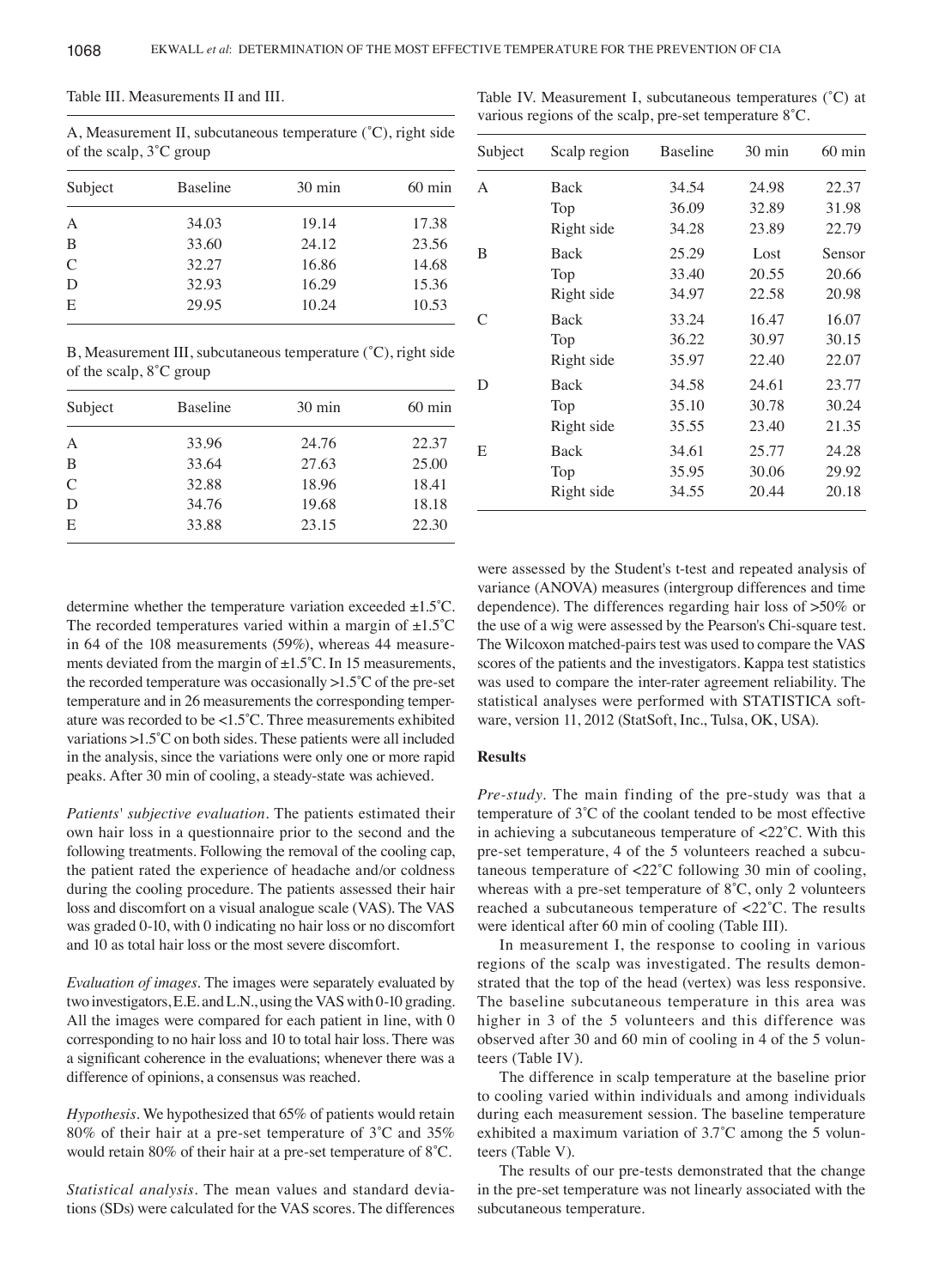Table V. Subcutaneous baseline temperatures (˚C), right side.

|               |       | Measurements       |       |  |  |
|---------------|-------|--------------------|-------|--|--|
| Subject       |       | П                  | Ш     |  |  |
| A             | 34.28 | 34.03              | 33.96 |  |  |
| B             | 34.97 | 33.60              | 33.64 |  |  |
| $\mathcal{C}$ | 35.97 | 32.27              | 32.88 |  |  |
| D             | 35.55 | 32.93              | 34.76 |  |  |
| Е             | 34.55 | $29.95^{\text{a}}$ | 33.88 |  |  |

a Measurement II in subject E was considered as an outlier.

Table VI. Evaluation of hair loss by the visual analog scale.

| A, Patients' evaluation <sup>a</sup> |          |          |                       |          |  |
|--------------------------------------|----------|----------|-----------------------|----------|--|
| Temperature                          | Cycle 1  | Cycle 2  | Cycle 3               | Cycle 4  |  |
| $3^{\circ}$ C                        | 3.0(1.5) | 2.9(2.1) | $1.8(1.8)$ $2.8(2.7)$ |          |  |
| $8^{\circ}$ C                        | 3.3(2.2) | 3.7(2.9) | 2.4(2.4)              | 1.7(1.7) |  |
| $P-valueb$                           | 0.678    | 0.389    | 0.457                 | 0.615    |  |

B, Study nurses' evaluation (photos)<sup>a</sup>

| Temperature   | Cycle 1  | Cycle 2  | Cycle 3  | Cycle 4              |
|---------------|----------|----------|----------|----------------------|
| $3^{\circ}$ C | 1.9(1.2) | 2.1(1.2) |          | $1.3(0.7)$ 0.9 (0.7) |
| $8^{\circ}$ C | 2.6(2.1) | 3.1(1.8) | 1.3(0.9) | 1.0(1.4)             |
| $P-valueb$    | 0.291    | 0.087    | 0.829    | 0.837                |

<sup>a</sup>Mean visual analog scale (VAS) score (SD). <sup>b</sup>Student's t-test. The evaluation of the VAS-score was performed 3 weeks after the administration of the chemotherapy. SD, standard deviation.

*Main study.* A total of 47 patients were included in the study and 43 patients were evaluable after 1 cycle of chemotherapy. Of the 4 patients who completed cycle 1, 3 patients developed anaphylactic reactions to chemotherapy and 1 patient underwent a change in the regimen. The reasons for discontinuation during the following cycles were anaphylactic reactions, peripheral neuropathy and regimen modification.

The results from the patients' evaluation of their own hair loss yielded a numerically lower VAS score for the 3˚C compared to that for the 8˚C temperature. This tendency was most pronounced in cycle 4 compared to the first 3 cycles. However, the differences were not statistically significant (Student's t‑test; ANOVA repeated measures). The evaluation of the images by the investigators to grade hair loss demonstrated the same numerical differences in cycles 1-2, although without statistical significance between the two pre‑set temperatures of the coolant medium. A significant time effect (ANOVA; P=0.035) was observed from cycle 1 to 4 with decreasing hair loss from cycle 2 (Table VI). The most pronounced hair loss was recorded after cycle 2, by the patients as well as the Table VII. Evaluation of side effects by the visual analog scale.

| A, Headache <sup>a,b</sup>    |          |          |          |          |
|-------------------------------|----------|----------|----------|----------|
| Temperature                   | Cycle 1  | Cycle 2  | Cycle 3  | Cycle 4  |
| $3^{\circ}$ C                 | 0.8(1.0) | 0.9(1.4) | 1.0(2.3) | 0.3(0.3) |
| $8^{\circ}$ C                 | 0.5(0.6) | 0.3(0.3) | 0.4(0.2) | 0.3(0.2) |
| $P-valued$                    | 0.193    | 0.124    | 0.298    | 0.662    |
| $B$ , Coldness <sup>a,c</sup> |          |          |          |          |
| Temperature                   | Cycle 1  | Cycle 2  | Cycle 3  | Cycle 4  |
| $3^{\circ}$ C                 | 2.7(2.3) | 3.0(2.5) | 3.0(2.8) | 3.4(2.4) |
| $8^{\circ}$ C                 | 1.8(1.8) | 1.6(1.5) | 1.9(1.8) | 2.5(2.6) |
| $P-valued$                    | 0.175    | 0.061    | 0.207    | 0.320    |

a Mean visual analog scale (VAS) score (SD). The evaluation of the VAS score was performed after the administration of chemotherapy. ANOVA repeated measures; 3°C vs. 8°C, P=0.085. °ANOVA repeated measures;  $3^{\circ}$ C vs.  $8^{\circ}$ C, P=0.037. dStudent's t-test. SD, standard deviation.

investigators. The inter-rater agreement between the patients' evaluation of their own hair loss and the investigators' evaluation of the images was low ( $\kappa$ -value=0.16, 95% CI: 0.04-0.28). The patients scored their hair loss significantly higher on the VAS compared to the investigators (Wilcoxon matched-pairs test; P=0.033).

In the complete series, 49% of patients subjectively experienced >50% hair loss and 38% reported the need for a wig. No significant differences were recorded between patients treated with 3°C and those treated with 8°C regarding these end-points.

The results indicated an association between the pre-set temperature and the patients' experience of headache and coldness. There was a marginally higher mean score for headache in the 3˚C compared with the 8˚C group. Repeated ANOVA measures revealed a borderline significance (P=0.085). The feeling of coldness was more common in the 3˚C group and this difference was statistically significant  $(ANOVA; P=0.037)$ (Fig. 3). No significant time effects were observed in the registered side effects (Table VII).

### **Discussion**

The findings of the pre‑study indicated that a pre‑set temperature of 3˚C of the coolant medium was more effective in achieving a subcutaneous temperature level of <22˚C and, possibly, in preventing alopecia more efficiently. However, the randomized main study could not verify a significant difference in the prevention of alopecia between the 3˚C and the 8˚C groups. The findings also revealed a difficulty in determining a specific pre‑set temperature suitable for all individuals, which was in agreement with the findings of other studies (6,11,15). Furthermore, scalp cooling may not be suitable for all patients (16) and the incidence of side effects, such as headache and coldness, may increase with lower pre-set temperatures.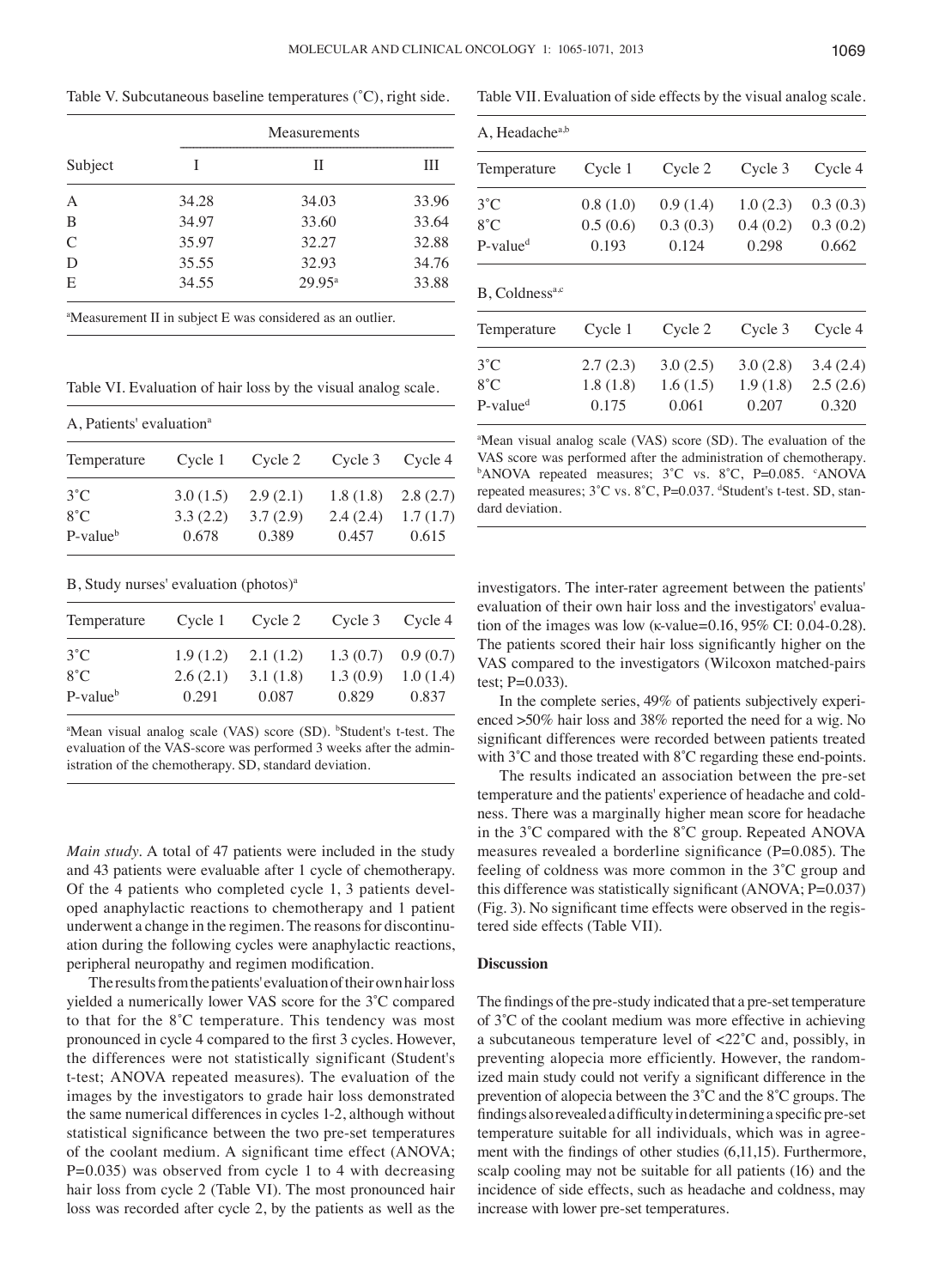

Figure 3. Patients' visual analog scale (VAS) scoring of coldness during the first 4 chemotherapy cycles. A comparison of the two groups of 3˚C and 8˚C was performed with repeated ANOVA measures and a statistically significant difference was recorded between the groups (P=0.037). No significant time effects were observed.

Although the number of volunteers was limited, the findings of the pre-study provided useful information regarding the range of variations in scalp temperature within and among individuals, at baseline and during the cooling procedure. To the best of our knowledge, these variations had not been priorly documented to this extent. The variations may explain why patients respond with such divergence to scalp cooling in the clinical setting, despite identical pre-set temperatures. Gregory *et al* (11) measured the scalp temperature in 24 patients using a hypodermic needle and reported variations in the subcutaneous temperature from 18.5-28.5˚C during cooling; however, since needle placement was not reported in that study, a comparison with our findings is difficult.

Investigators have previously attempted to elucidate the reason for the variations in scalp temperature among individuals. Breed (17) reported that biochemical and biophysical processes affected the association between skin temperature and hair loss. Bulow *et al* (10) investigated whether the enhanced heat dissipation originates from structures lying below the subcutaneous tissue or from thermal reflex differences when it comes to skin perfusion. Janssen *et al* (18) underlined the importance of individual anatomical differences, such as the shape of the head and the thickness of the insulating fat layer. Those findings contradicted those previously reported by Gregory *et al* (11); those authors suggested that the variation in scalp temperature among patients may not be attributed to the density of the scalp tissue or hair thickness. There is currently no satisfactory explanation for the wide scalp temperature variation in the same individual at various time points.

Our clinical experience is that the most extensive hair loss during chemotherapy with scalp cooling is observed in the top of the head, which was confirmed by the findings from our pre‑study. The subcutaneous baseline temperature in that region was  $\sim 30^{\circ}$ C and appeared to be more unresponsive to scalp cooling. Trueb (14) also reported that the top of the head is the most common region where hair loss is observed. Massey (19) observed that the temperature in the top of the head at room temperature tended to be by 1˚C higher compared to that in other regions of the scalp. In the present study, the evaluation of the images captured from the top of head indicated that this is the region most extensively affected by alopecia.

To the best of our knowledge, this study was the first randomized, blinded study on scalp cooling and the comparison of two pre-set temperatures to determine the most effective temperature level for the prevention of hair loss. The study group exclusively included patients receiving the same highly potential chemotherapeutic agent (paclitaxel) to ensure homogeneity. Our findings are consistent with those reported by Ridderheim *et al* (20), who used the same technique and observed that hair loss in 30 patients who received paclitaxel and carboplatin ranged from 0-6.5 (mean 2.5) on the VAS with a pre-set temperature of 5°C. When summarizing all the cycles of the present study, we estimated a mean value of 2.4 (range, 0.2-7.8) on the VAS with a pre-set temperature of 3˚C and a mean of 3.2 (range, 0.3‑9.0) with a pre‑set temperature of 8˚C, indicating a temperature dependence of hair loss.

In addition, the main study provided data on the side effects associated with scalp cooling, such as headache and coldness, enabling a better understanding of this subject.

Side effects, such as headache and coldness, are commonly reported in conjunction with scalp cooling (20,21). The discomfort of scalp cooling was increased when the pre-set temperature was lowered from 8 to 3˚C. Katsimbri *et al* (22) reported that headache appeared to worsen with extended regimens. The patients in our study had the cold cap on for 5 h, which must be considered as the maximum tolerated time for patients undergoing chemotherapy. We also observed a higher incidence of headache and feeling of coldness compared to previous findings with a pre‑set temperature of 5˚C (20).

In previous studies, the outcome of scalp cooling was measured on a 4-point Dean's scale (23), or according to the World Health Organization's 5 criteria of hair loss (19,24).